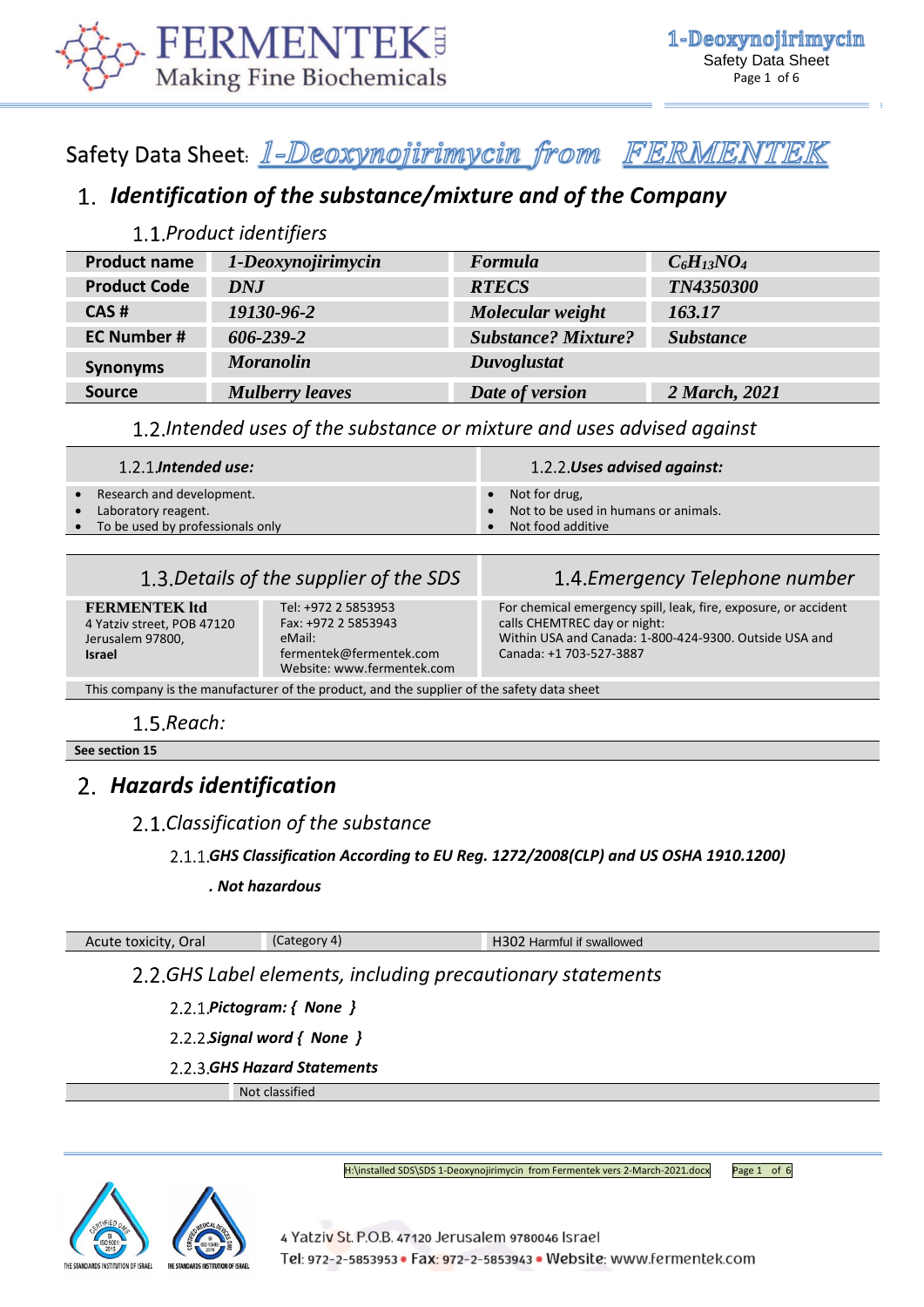

#### *GHS Precautionary Statements*

| P201 | Obtain special instructions before use.            |
|------|----------------------------------------------------|
| P264 | Wash {hands} thoroughly after handling.            |
| P270 | Do not eat, drink or smoke when using this product |
| P284 | Wear respiratory protection                        |

#### *GHS Response Phrases*

IF exposed or concerned: Get medical advice/attention

#### *Other hazards*

| This substance/mixture contains no components considered to be either persistent,                 |
|---------------------------------------------------------------------------------------------------|
| bioaccumulative and toxic (PBT), or very persistent and very bioaccumulative (vPvB) at $\sqrt{ }$ |
| levels of 0.1% or higher.                                                                         |
|                                                                                                   |

## *Composition/information on ingredients*

| <b>Substance</b>          |                    |
|---------------------------|--------------------|
| Substance name:           | 1-Deoxynojirimycin |
| Concentration             | 100%               |
| <b>CAS Registry#:</b>     | 19130-96-2         |
| <b>EC#:</b>               | 606-239-2          |
| <b>Molecular Formula:</b> | $C_6H_{13}NO_4$    |
| <b>Molecular Weight:</b>  | 163.17             |
| <b>Classification</b>     | Not classified     |
| Mixture?                  | Substance.         |

## *First Aid Measures*

### *Description of First Aid Measures*

| <b>General advice:</b> | If medical attention is required, show this safety data sheet to the doctor                                                                                                                                                                                                                                                                                       |
|------------------------|-------------------------------------------------------------------------------------------------------------------------------------------------------------------------------------------------------------------------------------------------------------------------------------------------------------------------------------------------------------------|
| Inhalation:            | Remove to fresh air. If symptoms persist, call a physician. Artificial respiration and/or oxygen may be<br>necessary. Call a physician. Immediate medical attention is not required.                                                                                                                                                                              |
| Ingestion:             | Immediate medical attention is not required. Rinse mouth. Drink plenty of water. Do NOT induce vomiting.<br>Clean mouth with water and drink afterwards plenty of water. Never give anything by mouth to an<br>unconscious person. Call a physician.                                                                                                              |
| <b>Skin Contact:</b>   | Wash off immediately with plenty of water for at least 15 minutes. If skin irritation persists, call a physician.<br>Wash contaminated clothing before reuse. Wash off immediately with plenty of water. Immediate medical<br>attention is not required. Wash off immediately with soap and plenty of water while removing all<br>contaminated clothes and shoes. |
| Eye contact:           | Rinse immediately with plenty of water, also under the eyelids, for at least 15 minutes. If symptoms persist,<br>call a physician. Immediately flush with plenty of water. After initial flushing, remove any contact lenses and<br>continue flushing for at least 15 minutes. Keep eye wide open while rinsing                                                   |
|                        |                                                                                                                                                                                                                                                                                                                                                                   |

### *Most important symptoms and effects, both acute and delayed*

No information available

*Indication of any immediate medical attention and special treatment needed* Note to physicians Treat symptomatically.



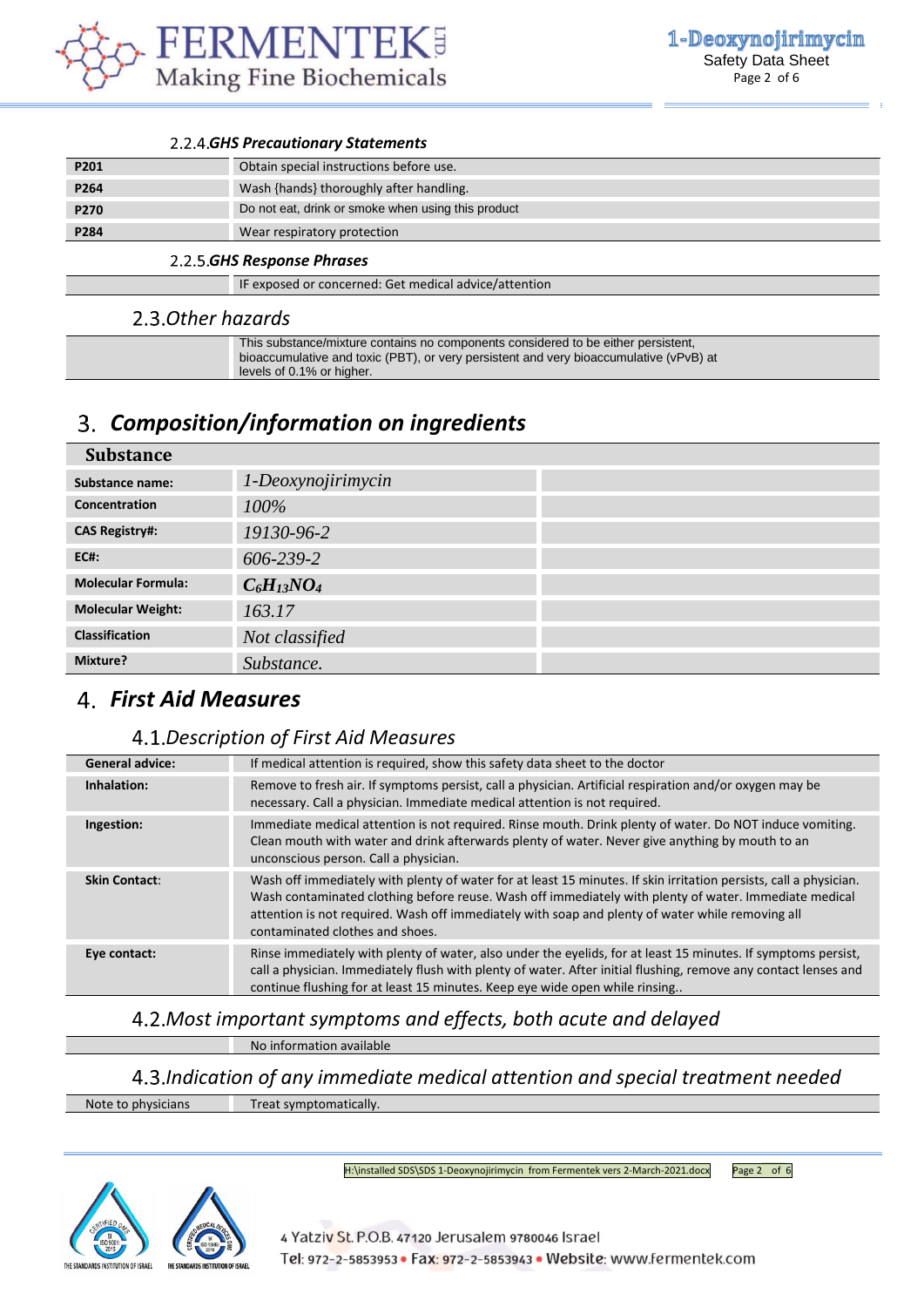

# *Fire-fighting measures*

### *Extinguishing media*

| Suitable extinguishing media   | Use water spray, alcohol-resistant foam, dry chemical or carbon dioxide. |
|--------------------------------|--------------------------------------------------------------------------|
| Unsuitable extinguishing media | None known                                                               |
|                                |                                                                          |

#### *Other information*

| <b>Hazardous combustion products</b> | Carbon oxides; Nitrogen oxides                                                                |
|--------------------------------------|-----------------------------------------------------------------------------------------------|
| <b>Advice for firefighters</b>       | Wear self-contained breathing apparatus for fire fighting if necessary. Wear protective suit. |

## *Accidental release measures*

### *Personal precautions, protective equipment, and emergency procedures*

| <b>Personal precautions</b> | Wear respiratory protection. Avoid dust formation. Avoid breathing vapours, mist or gas. Ensure |
|-----------------------------|-------------------------------------------------------------------------------------------------|
|                             | adequate ventilation. Evacuate personnel to safe areas. Avoid breathing dust. Keep people away  |
|                             | from and upwind of spill/leak.                                                                  |

### *Environmental precautions*

| <b>Environmental precautions</b> | Prevent further leakage or spillage if safe to do so. Prevent product from entering drains. |
|----------------------------------|---------------------------------------------------------------------------------------------|

### *Methods and material for containment and cleaning up*

| <b>Methods for containment:</b> | Prevent further leakage or spillage if safe to do so. Cover powder spill with plastic sheet or tarp to<br>minimize spreading. Dike far ahead of liquid spill for later disposal.                                                                                                                                                                                                  |
|---------------------------------|-----------------------------------------------------------------------------------------------------------------------------------------------------------------------------------------------------------------------------------------------------------------------------------------------------------------------------------------------------------------------------------|
| Methods for cleaning up:        | Clean-up should be dealt with only by qualified personnel familiar with the specific substance.<br>Cover liquid spill with sand, earth or other non-combustible absorbent material (e.g. sand, earth,<br>diatomaceous earth, and vermiculite). Cover powder spill with plastic sheet or tarp to minimize<br>spreading. Sweep up and shovel into suitable containers for disposal. |

## *Handling and storage*

## *Precautions for safe handling*

**Advice on safe handling:** Avoid contact with skin, eyes, or clothing. Use personal protective equipment as required. Wash contaminated clothing before reuse. Do not breathe dust/fume/gas/mist/vapors/spray. Do not eat, drink, or smoke when using this product.

### *Conditions for safe storage, including any incompatibilities*

| <b>Storage Conditions:</b> | Keep container tightly closed in a dry and well-ventilated place.<br>Store at -20 °C.<br>Some other manufacturers may advice storing temperature 2-8 $\mathrm{C}$ . |
|----------------------------|---------------------------------------------------------------------------------------------------------------------------------------------------------------------|
| Suitable packaging         |                                                                                                                                                                     |
| Incompatible materials:    | None known based on information available.                                                                                                                          |

# *Exposure Controls/Personal Protection*

### *Control parameters*

**Control parameters** Components with workplace control parameters

### *Exposure controls*

| Appropriate          | Showers, Eyewash stations, Ventilation systems                       |
|----------------------|----------------------------------------------------------------------|
| engineering controls | Avoid contact with skin, eyes, and clothing.                         |
|                      | Wash hands before breaks and immediately after handling the product. |

H:\installed SDS\SDS 1-Deoxynojirimycin from Fermentek vers 2-March-2021.docx Page 3 of 6

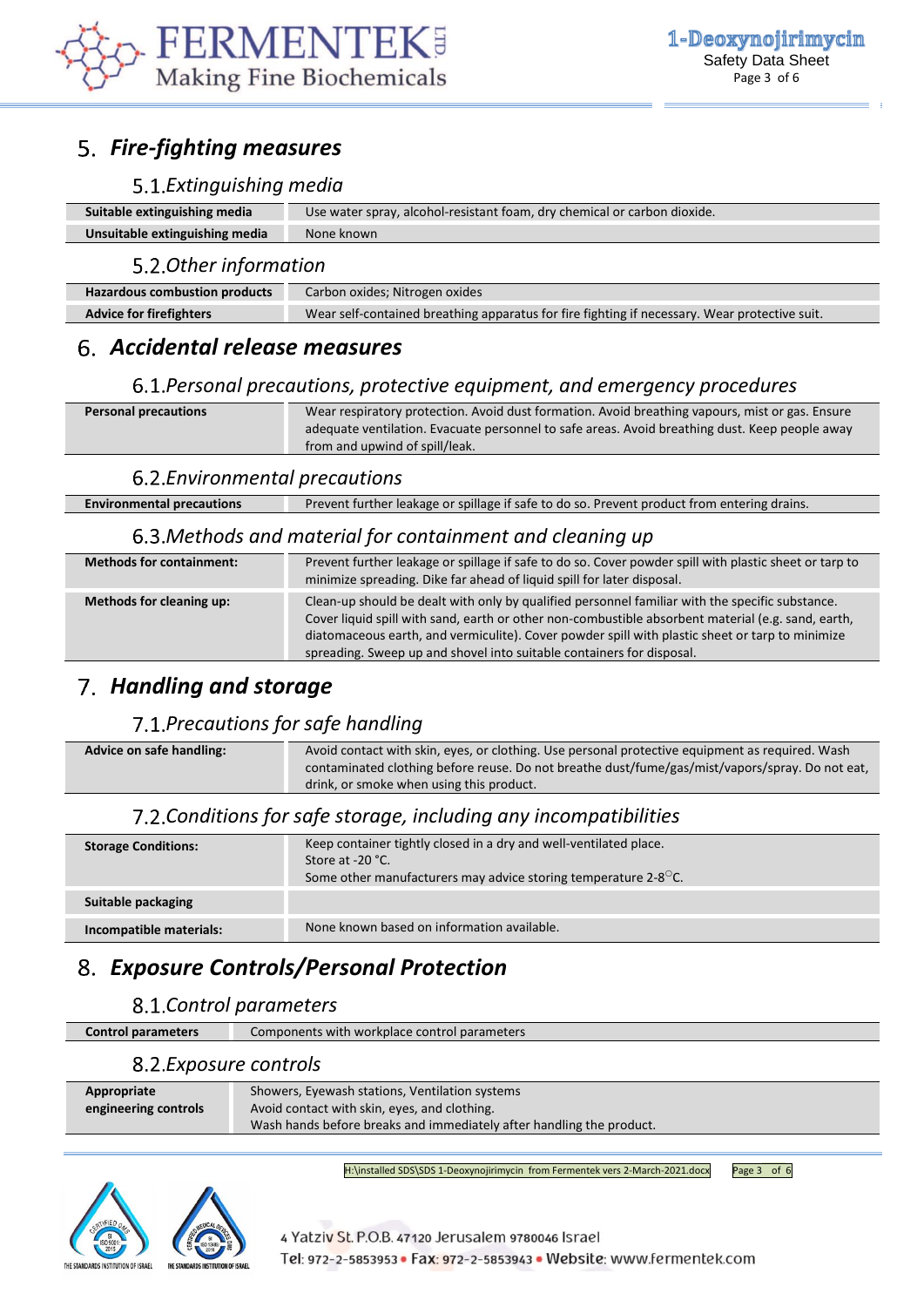

Use fumehood for routine work.

### *Personal protective equipment*

| [PPE=Personal Protection Equipment]             |                                                                                                                                                                                                                                                                                                                                                                                                                                                                |  |
|-------------------------------------------------|----------------------------------------------------------------------------------------------------------------------------------------------------------------------------------------------------------------------------------------------------------------------------------------------------------------------------------------------------------------------------------------------------------------------------------------------------------------|--|
|                                                 | Respiratory protection is not required.<br>Where protection from nuisance levels of dusts is desired, use type N95 (US) or type P1 (EN 143) dust masks.                                                                                                                                                                                                                                                                                                        |  |
| <b>PPE: Respiratory</b><br>protection           | Use respirators and components tested and approved under appropriate government standards such as<br>NIOSH (US) or CEN (EU).                                                                                                                                                                                                                                                                                                                                   |  |
| <b>PPE: Hand Protection:</b>                    | Handle with gloves. Gloves must be inspected prior to use. Use proper glove removal techniques to avoid skin<br>contact with this product. Dispose of contaminated gloves after use in accordance with applicable laws and<br>good laboratory practices, and wash and dry hands                                                                                                                                                                                |  |
| <b>PPE: Eye Protection:</b>                     | Use a face shield and safety glasses. Use equipment for eye protection tested and approved under<br>appropriate government standards such as NIOSH (US) or EN 166 (EU)                                                                                                                                                                                                                                                                                         |  |
| <b>PPE: Skin and Body</b><br><b>Protection:</b> | Handle with gloves. Gloves must be inspected prior to use. Use proper glove removal technique (without<br>touching glove's outer surface) to avoid skin contact with this product. Dispose of contaminated gloves after<br>use in accordance with applicable laws and good laboratory practices. Wash and dry hands. The selected<br>protective gloves must satisfy the specifications of Regulation (EU) 2016/425 and the standard EN 374 derived<br>from it. |  |

# *Physical and chemical properties*

## *Physical / chemical properties*

| Physical State at room temperature            | Solid / powder     |
|-----------------------------------------------|--------------------|
| Color                                         | White to off-white |
| No further safety relevant data are available |                    |

# 10. Stability and reactivity

| Reactivity:                        | No information available.           |
|------------------------------------|-------------------------------------|
| Chemical stability:                | Stable under normal conditions.     |
| Conditions to avoid                | Heat, flames, and sparks. Sunlight. |
| Incompatible materials             | Strong reducers and exidizers       |
| Possibility of Hazardous Reactions | None under normal processing        |
| Hazardous decomposition products   | Carbon oxides.                      |

# *Toxicological information*

### *Information on toxicological effects*

#### **The toxicological effects of this product have not been thoroughly studied.**

| 11.1.1. Acute Toxicity                       |                                                                                                                                                                                  |
|----------------------------------------------|----------------------------------------------------------------------------------------------------------------------------------------------------------------------------------|
| Oral toxicity                                | LD50 Oral - Rat - >5000 mg/kg                                                                                                                                                    |
| Skin corrosion/irritation:                   | No data available                                                                                                                                                                |
| Serious eye damage/eye irritation:           | No data available                                                                                                                                                                |
| Respiratory or skin sensitization/corrosion: | No data available                                                                                                                                                                |
| $11.1.2$ . CMR hazards                       |                                                                                                                                                                                  |
| In vitro data                                | Does not cause mutations in bacteria in vitro                                                                                                                                    |
| Germ cell mutagenicity:                      | No data available                                                                                                                                                                |
| Carcinogenicity:                             | No ingredient of this No data available product present at levels greater than or<br>equal to 0.1% is identified as probable, possible or confirmed human carcinogen by<br>IARC. |

H:\installed SDS\SDS 1-Deoxynojirimycin from Fermentek vers 2-March-2021.docx Page 4 of 6

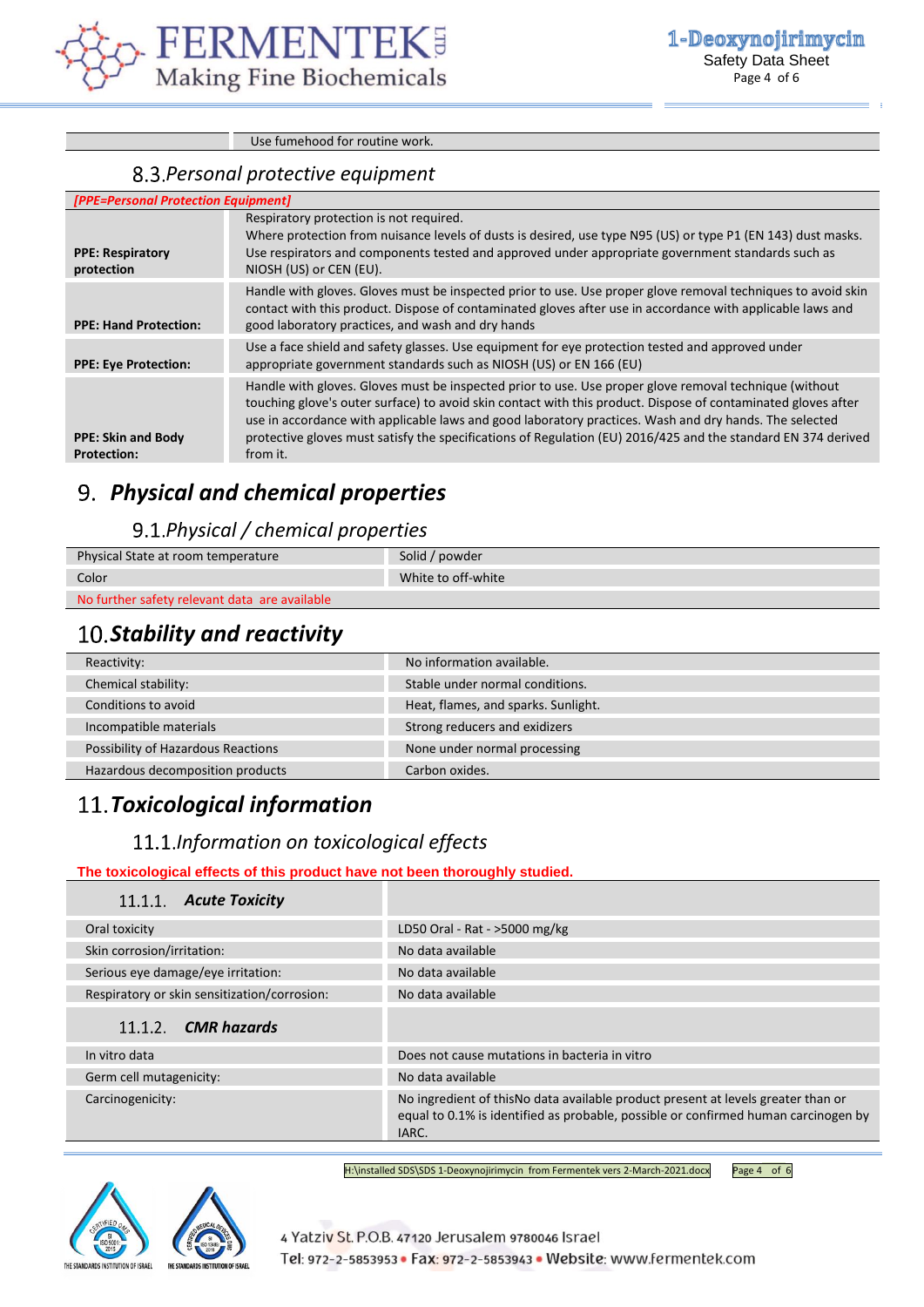

| Reproductive toxicity / Teratogenicity:                 | No data available |
|---------------------------------------------------------|-------------------|
| $STOT-SE$ – single exposure (GHS):                      | No data available |
| $STOT-SE$ – repeated exposure (GHS):                    | No data available |
| Aspiration hazard:                                      | No data available |
| 11.1.3. Potential Health Effects and Routes of Exposure |                   |
| If Inhaled                                              | No data available |
| If swallowed                                            | No data available |
| If on skin                                              | No data available |
| If in Eyes                                              | No data available |

## *Additional information*

| RTECS number                      | TN4350300 |
|-----------------------------------|-----------|
| <b>12. Ecological Information</b> |           |

| <b>Eco-Toxicity</b>   | er relevant information available<br>NO.<br>turther. |
|-----------------------|------------------------------------------------------|
| Other adverse effects | No further relevant information available.           |

# *Disposal Considerations*

### *Waste treatment methods*

| Waste from residues / unused products | Dispose of in accordance with local regulations |
|---------------------------------------|-------------------------------------------------|
| Contaminated packaging                | Dispose of as unused product                    |

# *Transport information*

### *UN number, Proper Shipping Name, Transport Hazard Class, packing group*

|                                                             | <b>US DOT</b>                                                 | <b>IATA</b>                                                   | <b>IMDG</b>                                                   | <b>ADR/RID</b>                                                |
|-------------------------------------------------------------|---------------------------------------------------------------|---------------------------------------------------------------|---------------------------------------------------------------|---------------------------------------------------------------|
| <b>UN Number</b><br>UN proper shipping<br>name              | Not hazardous goods<br>Not regulated (1-<br>Deoxynojirimycin) | Not hazardous goods<br>Not regulated (1-<br>Deoxynojirimycin) | Not hazardous goods<br>Not regulated (1-<br>Deoxynojirimycin) | Not hazardous goods<br>Not regulated (1-<br>Deoxynojirimycin) |
| <b>Transport Hazard Class &amp;</b><br><b>Packing Group</b> | Not applicable                                                | Not applicable                                                | Not applicable                                                | Not applicable                                                |
|                                                             |                                                               |                                                               | Not marine polutant                                           |                                                               |

## *Addional information*

| <b>Excepted quantities (EQ)</b> | Not applicable |
|---------------------------------|----------------|
| De Minimis exemption            | Not applicable |
|                                 |                |

# 15. Regulatory information

## *Product-specific safety, health, and environmental regulations/legislation*

| USA EPA / TSCA          | This product is not listed on the USA EPA TSCA (it is for research)                                                     |  |
|-------------------------|-------------------------------------------------------------------------------------------------------------------------|--|
| California proposit. 65 | This product is not listed on California proposit. 65 as on Jan 3, 2020                                                 |  |
| <b>EU ECHA Status</b>   | This product is registered with the EU ECHA, Number 606-239-2<br><b>REACH: Preregistred</b><br><b>ANNEX III: Listed</b> |  |
| Canada                  | This product is not listed on the Canadian DSL/NDSL                                                                     |  |

H:\installed SDS\SDS 1-Deoxynojirimycin from Fermentek vers 2-March-2021.docx Page 5 of 6